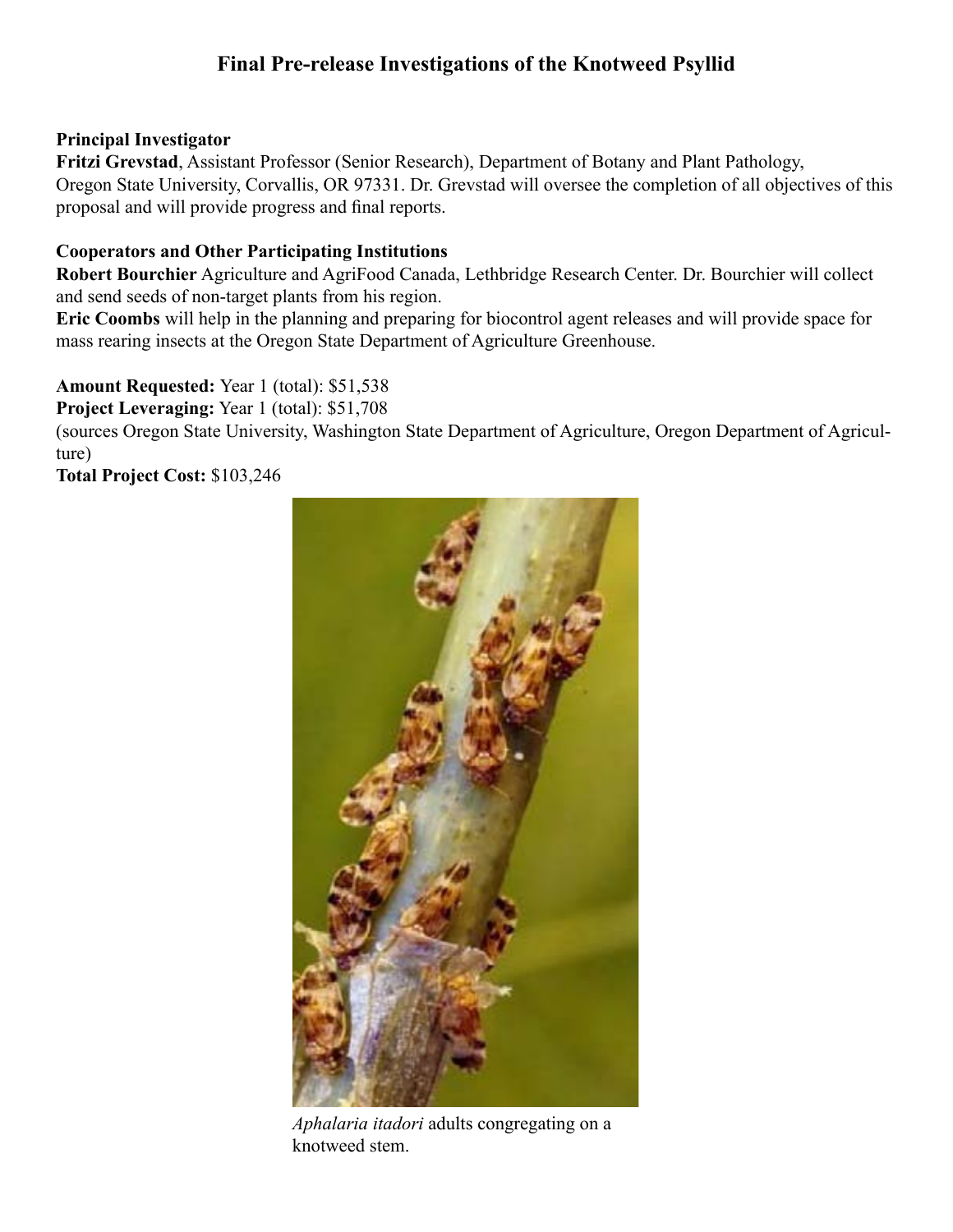# **Project Goals and Supporting Objectives**

A biological control program for the knotweed species complex (*Fallopia* spp.) in the final stages of testing and permitting. In November of 2013, the knotweed psyllid (*Aphalara itadori*) from Japan, was approved by the Technical Advisory Group for Biological Control of Weeds (TAG) for release into North America. The project is now in the regulatory hands of the USDA Animal and Plant Health Inspection Service and is posed for review by the U.S. Fish and Wildlife for compliance with the National Environmental Policy Act.

Although the knotweed psyllid was determined to by safe for release by the TAG, individual reviewers made recommendations for further studies that should be carried out prior to release. These include testing of additional varieties of buckwheat (*Fagopyrum esculentum*), an important food and cover crop plant, and additional testing to further confirm that no damage will occur on threatened and endangered species.

Currently, two biotypes of the knotweed psyllid are being maintained in the Oregon State University Quarantine. The two biotypes differ in their preference and performance on the various genetic types of knotweed. Both biotypes will be needed for the diversity of knotweed infestations that occur in North America. The northern biotype, from Hokkaido, Japan, performs best on giant knotweed (*Fallopia sachalinensis*) and is expected to be most effective as a biocontrol agent against this plant species. The southern biotype, from Kyushu, Japan, performs best on Japanese knotweed (*F. japonica*) and on hybrid knotweed (*F*. x *bohemica*). We will continue to maintain two large cages of each both biotypes of psyllid in the quarantine. Individual are occasionally transferred between cages of the same biotype to help maintain genetic diversity.

The overall goal of this project is to improve forest health and fish and wildlife habitat by providing an ecological, cost-effective, environmentally safe, and sustainable form of control for invasive knotweeds. The supporting objectives include:

1) Carry out additional feeding and development trials with both biotypes of *Aphalara itadori* on 6 North American cultivated varieties of buckwheat.

2) Conduct tests to quantify damage (or lack thereof) of incidental feeding or oviposition by the adult stages of the knotweed psyllid on threatened or endangered species.

3) Facilitate the completion of the permitting process including providing reports of supplemental results to APHIS.

4) Continue to maintain colonies of both biotypes of the knotweed psyllid in the Oregon State University Quarantine and when appropriate, expand rearing operations in preparation for release.

## **Project Justification/Urgency**

Invasive knotweeds in North America are a complex of 3 closely related species in the family Polygonaceae that were introduced from Japan during the late 19th century (Barney 2006). They include *Fallopia sachalinensis* (F. Schmidt) Ronse Decraene (giant knotweed), *F. japonica* (Houtt.) Ronse Decr. (Japanese knotweed), and the hybrid between the two *F.* x *bohemica* (Chrtek & Chrtková) J. P. Bailey (Bohemian or hybrid knotweed). These large herbaceous perennials have spread throughout much of North America with the greatest infestations in the Pacific Northwest (Oregon, Washington and British Columbia), the northeast of the United States, and eastern Canada. Knotweeds are present in at least 41 U.S. states and eight Canadian provinces and are classified as noxious in ten states ((USDA-NRCS 2011). Knotweeds have also invaded Europe, New Zealand, and Australia and are listed among the "world's worst invasive species" by the World Conservation Union (Lowe et al. 2000). While capable of growing in diverse habitats, the knotweeds have become especially problematic along the banks and floodplains of rivers and streams, where they crowd out native plants and potentially affect stream nutrients and food webs (Beerling and Dawah 1993; Maerz et al. 2005; Gerber et al. 2008; Urgenson et al. 2009; McIver and Grevstad 2010). Dense knotweed thickets displace native plants through a combination of shading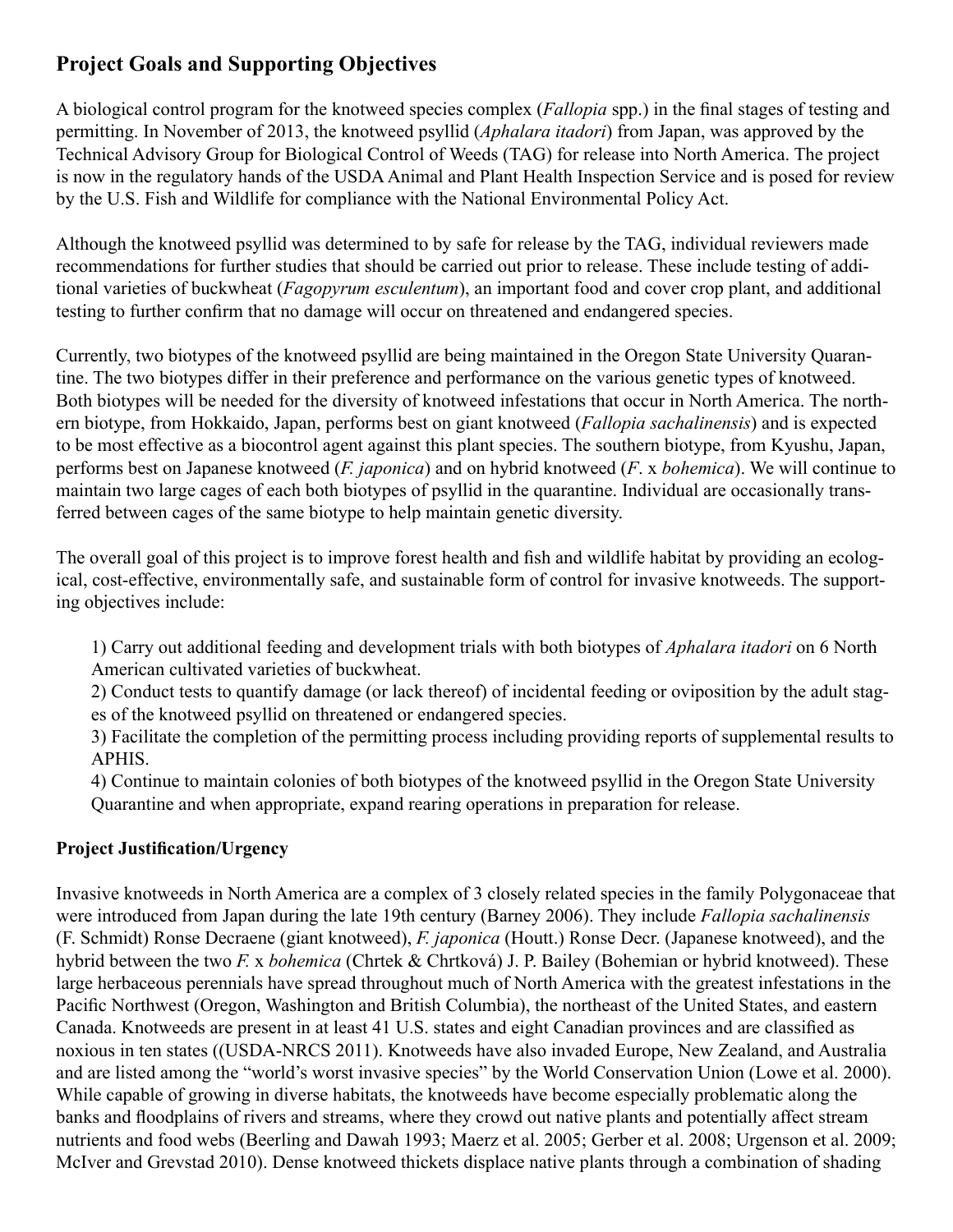(Siemens and Blossey 2007), nutrient competition, and allelopathy (Murrell et al. 2011; Urgenson et al. 2012). The inability of tree seedlings to grow along invading stream banks is potentially detrimental to fish and other stream inhabitants that benefit from the shade of trees. In restoration projects, knotweeds must be fully removed before native plantings are successful. The dense stands have no known value for wildlife.

Many federal, state, and local agencies have active control programs against knotweeds in some regions. However, the large scale of the knotweed invasion in North America, the inaccessibility of some of the infestations, and the difficulty with which the plants are killed, all suggest that complete eradication of this plant is unlikely. Classical biological control has the potential to provide widespread and sustained reduction in knotweed abundance at a very low cost. Without a biological control program, chemical and mechanical inputs are likely to be needed on a permanent basis with variable to limited success.

# **Approach**

## **Objective 1: Additional tests on buckwheat**

In previous host specificity testing, we thoroughly tested the psyllids ability to oviposit and develop on one common variety of buckwheat (*Fagopyrum esculentum*). We used no-choice tests, choice oviposition tests, multiple generation tests, observations in Japan, and field tests in the UK. All suggested that the risk to buckwheat is near zero. However, TAG reviewers still expressed some reservation based on the fact that we only tested one buckwheat variety. Thus, in the current project, we will test an additional 6 distinct varieties of buckwheat that are used in field cultivation in the United States and Canada. These varieties include Manor, Mancan, Winsor Royal, Giant American, Tempest, and Pennquad, all obtainable from the USDA-ARS National Plant Germplasm System.

No-choice tests will be carried out using the same methods used for the full host range testing. Potted plants (6 replicates of each buckwheat variety and knotweed controls) will be caged individually with 5 pairs of reproductive adult psyllids. After 5 days of exposure, the adults will be removed and the number of eggs on the plants will be recorded. The plants will be maintained for 50 additional days, sufficient for development to the adult stage if it occurs. At this point, the plants will be thoroughly searched for the presence of psyllid adults and nymphs.

## **Objective 2: Assessing damage on T and E species**

Although our prior testing of closely related surrogate species indicated that reproduction on threatened and endangered species was highly unlikely, one TAG reviewer was concerned about the possibility that the plants could incur damage from adult feeding and oviposition, even if the psyllids don't successfully develop on the plants. The APHIS regulatory official in charge of permitting also indicated that this level of testing was likely to be needed to pass the NEPA review based on outcomes of other recent biocontrol proposals. We will obtain and grow at least 3 Polygonum spp., two Polygonella species, and 4-5 Eriogonoid species that will serve as surrogates to the threatened and endangered species in the Polygonaceae. Pairs of similarly sized plants will be caged with and without psyllids for a period of 2 weeks or until the psyllids die. Plants measurements and observations of damage will be made before and after exposure.

## **Objective 3: Facilitate the permit process**

The P.I. has already applied for a permit to release the psyllid which initiated APHIS action toward reviewing the proposed release. She will continue to maintain communication with permit officials and encourage progress in the review process. Following completion of objectives 1 and 2, a report of results will be written up and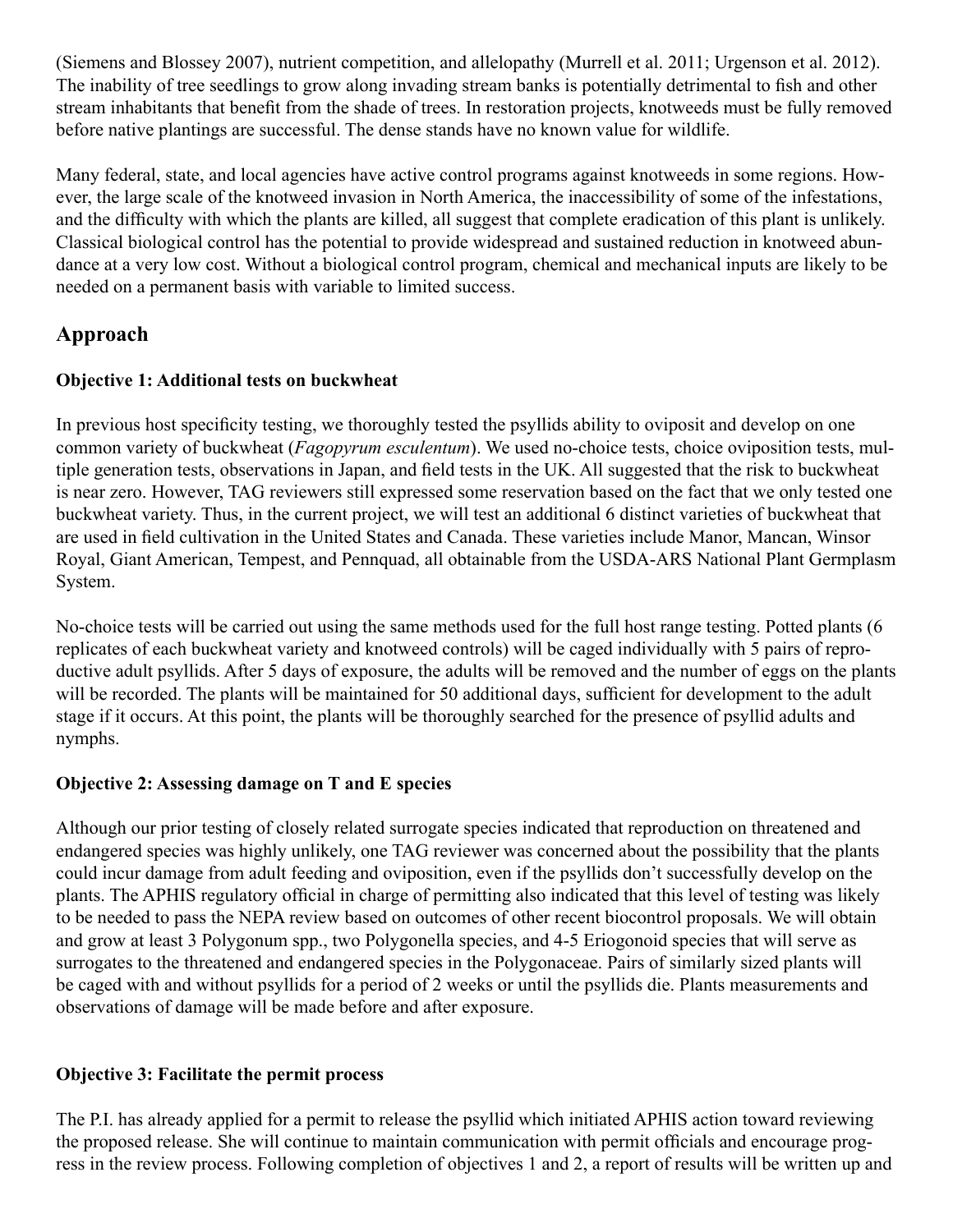submitted to APHIS which can then be incorporated into the document that will be reviewed under NEPA.

## **Objective 4: Colony maintenance and expansion**

Throughout the project period, we will maintain healthy colonies of both biotypes of the psyllid. This requires maintaining a steady supply of knotweed plants--field collection of knotweed rhizomes, potting up the plants, watering, and controlling greenhouse pests. The plants are transferred into the quarantine colonies where they support development of one to two generations of psyllids. Dead or depleted plants are removed from the cages as needed and disposed through the autoclave.

In anticipation of releases, we will begin to increase our rearing operations in the quarantine. The goal will be to maintain 10,000-20,000 psyllids (as can be accomplished in the limited greenhouse space in the quarantine) through spring months so that releases can be made soon after permits are issued. Once permits are issued, depending on timing, we will make initial field releases into Oregon and Washington field sites and provide insects to East Coast collaborators where further rearing/releases will occur. At this point we will also transfer populations to a larger, non-quarantine greenhouse at the Oregon Department of Agriculture in Salem, Oregon where rearing can occur on a much larger scale.

#### **Expected Products and Outcomes**

Upon completion of this work, the knotweed psyllid will be very thoroughly tested for host specificity leaving no questions open for regulators. If approved for release, the knotweed psyllid will be an extremely valuable control tool that will eventually be available for release into all locations where in North America where knotweeds are a problem. At best, the psyllid populations will expand to reach high densities wherever knotweed occurs, causing a substantial decline in its abundance and impacts. In the least, the psyllid provide an added stress to the plant that will reduce its aggressiveness, slow its rate of spread, and make it easier to eliminate using integrated control tools. Either way the psyllid is likely to provide large economic and environmental benefits.

#### **References**

- Barney, J. N. 2006. North American history of two invasive plant species: phytogeographic distribution, dispersal vectors, and multiple introductions Biological Invasions 8 (4) : 703-717.
- Beerling, D. J. and H. A. Dawah. 1993. Abundance and diversity of invertebrates associated with Fallopia japonica (Houtt. Ronse Decraene) and Impatiens glandulifera (Royle): two alien plant species in the British Isles. The Entomologist 112 (2): 127-139.
- Gerber, E., Krebs, C., Murrell, C., Moretti, M., Rocklin, R., Schaffner, U. 2008. Exotic invasive knotweeds (Fallopia spp.) negatively affect native plant and invertebrate assemblages in European riparian habitats. Biol. Cons. 141, 646-654.
- Lowe S., M. Browne, S. Boudjelas, and M. De Poorter. 2000. 100 of the World's Worst Invasive Alien Species A selection from the Global Invasive Species Database. The Invasive Species Specialist Group (ISSG) a specialist group of the Species Survival Commission (SSC) of the World Conservation Union (IUCN), 12pp
- Maerz, J. C., B. Blossey, V. Nuzzo. 2005. Green frogs show reduced foraging success in habitats invaded by Japanese knotweed. Biodiversity and Conservation 14: 2901–2911.
- McIver, J., Grevstad, F. 2010. Natural Enemies of Invasive Knotweeds in the Pacific Northwest. Forest Health Technology Enterprise Team, Morgantown, West Virginia.
- Murrell, C., E. Gerber, C. Krebs, M. Parepa, U. Schaffner, and O. Bossdorf. 2011. Invasive knotweed affects native plants through allelopathy. American Journal of Botany 98: 38-43.
- Urgenson, L.S., S.H. Reichard, and C.B. Halpern. 2009. Community and ecosystem consequences of giant knotweed (Polygonum sachalinense) invasion into riparian forests of western Washington, USA.
- Urgenson, L.S., S.H. Reichard, and C.B. Halpern. 2012. Multiple competitive mechanisms underlie the effects of a strong invader on early- to late-seral tree seedlings. Journal of Ecology (in press).